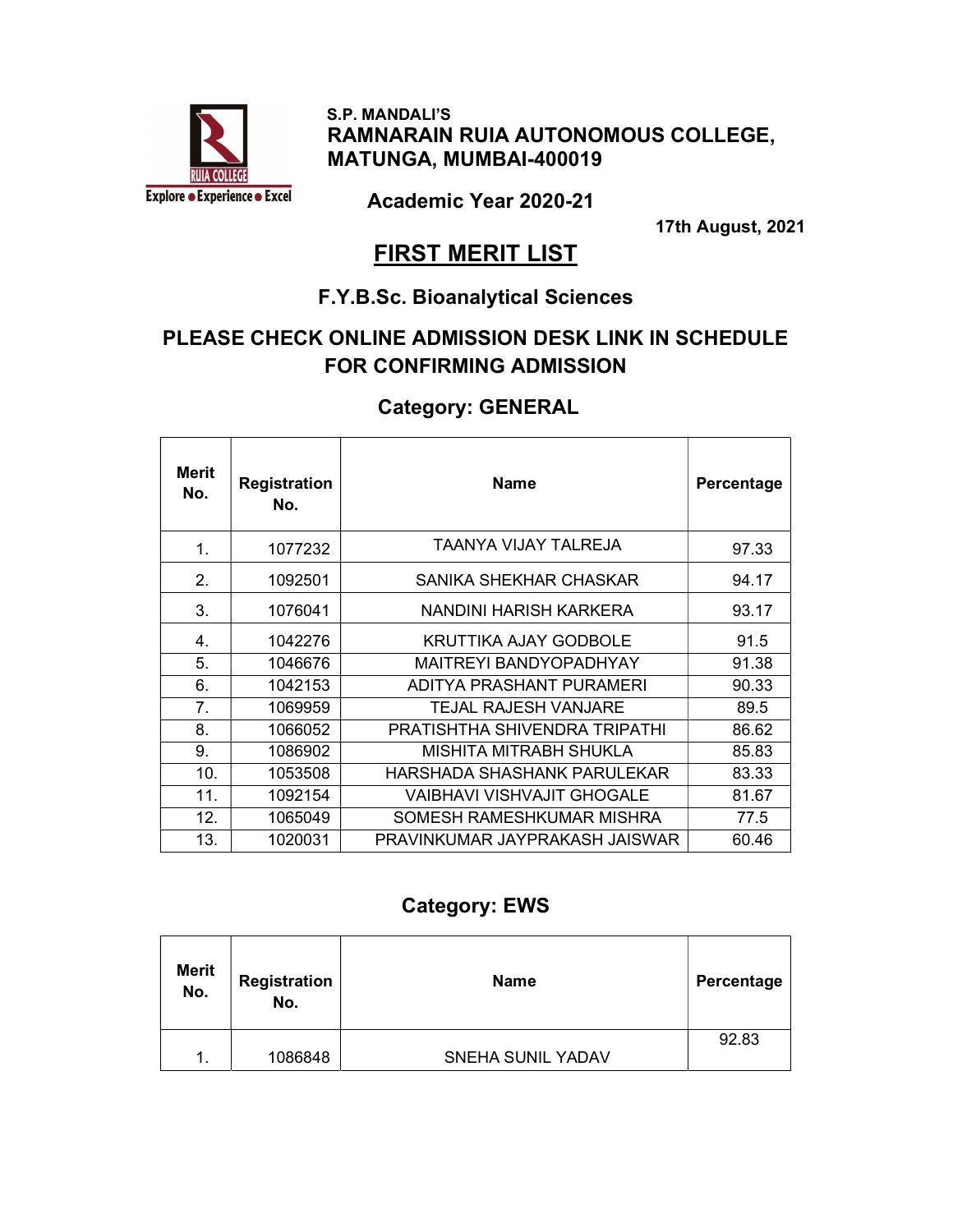# Category: SC

| <b>Merit</b><br>No. | <b>Registration</b><br>No. | <b>Name</b>              | Percentage |
|---------------------|----------------------------|--------------------------|------------|
| 2.                  | 1074954                    | SANNIDHI NILESH KOSAMBI  | 93.17      |
| 3.                  | 1051437                    | SIHHANU SANDEEP SATPUTE  | 89.5       |
| -4.                 | 1026350                    | NARAYANI PRASHANT GHOLAP | 83         |

Category: ST

No Applications

Category: VJ (NT-A)

**No Applications** 

Category NT-B

**No Applications** 

Category NT-C

**No Applications** 

Category NT-D

No Applications

### Category OBC

| <b>Merit</b><br>No. | <b>Registration</b><br>No. | <b>Name</b>                 | Percentage |
|---------------------|----------------------------|-----------------------------|------------|
| 5.                  | 1052853                    | <b>SHUBHAM SUDHIR GURAV</b> | 87.5       |
| 6.                  | 1086373                    | <b>MAITRI SUNIL MALI</b>    | 76.83      |
| 7.                  | 1093654                    | SIDDHI RAJAN SHETE          | 75.08      |

Category SBC

No Applications